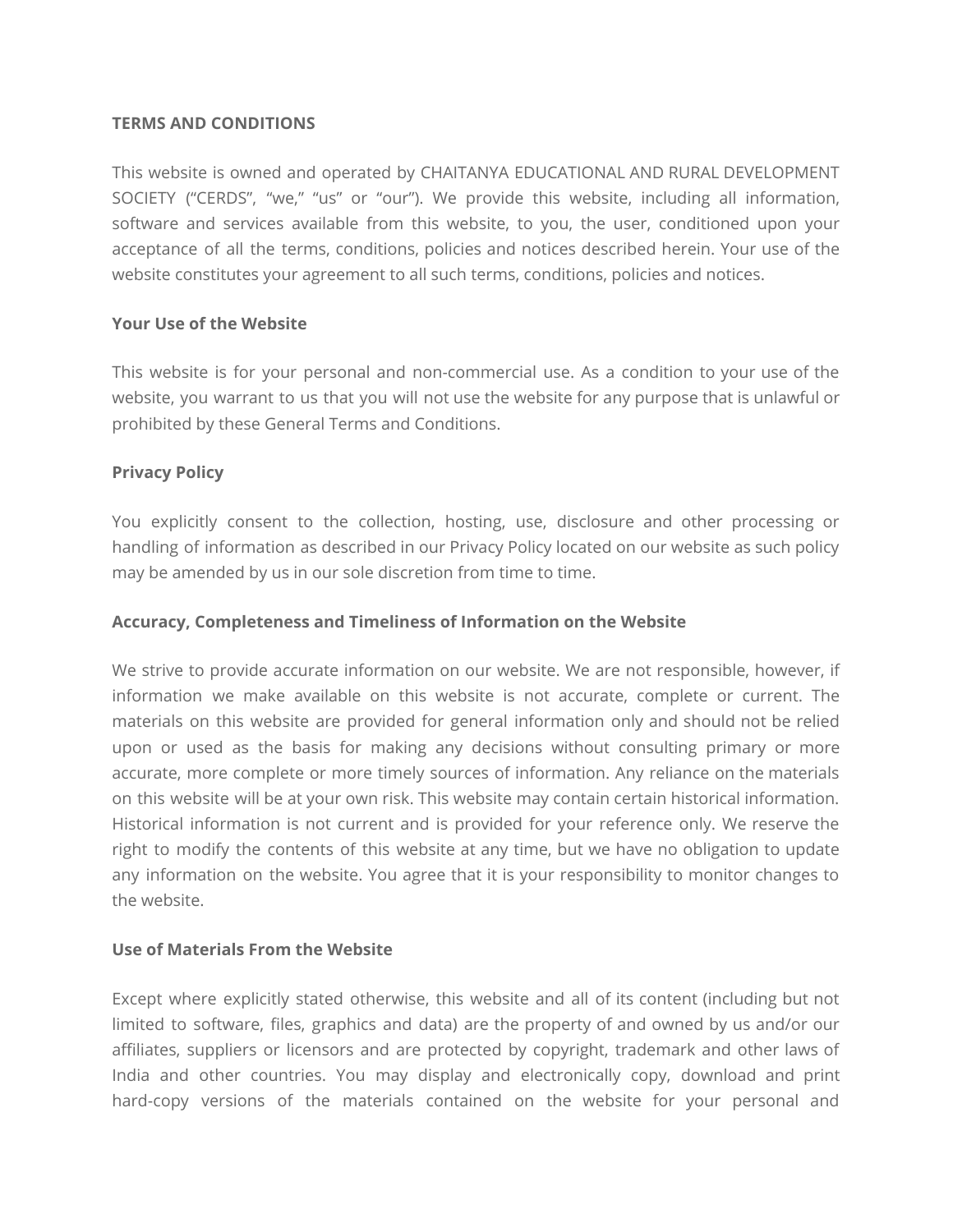non-commercial use, provided that you do not modify or delete any copyright, trademark or other proprietary notice that appears on the materials you copy, download or print. When you display, copy, download or print any materials on or from the website, they are provided to you by us and/or our affiliates, suppliers or licensors under a license that is revocable at will by us. We and/or our affiliates, suppliers or licensors retain full and complete title to the materials and to any and all of the associated intellectual property rights. Any other use of the materials on the website, including but not limited to the modification, distribution, transmission, performance, broadcast, reproduction, publication, licensing, reverse engineering, transfer or sale of, or the creation of derivative works from, any materials, information, software, products or services obtained from the website, without the prior written permission of us, is expressly prohibited. Contact us for getting permission to undertake any of these activities on

#### ADDRESS AND EMAIL:

As mentioned on our website

#### **Materials You Submit**

The website may contain features and functionality permitting you to publish, upload, post, display or otherwise submit (collectively, "Publish") certain information, comments and other content that may be viewed by us, the general public and other users of the website. You are responsible for any information, comments or other content Published by you or any person using your computer. You agree not to Publish any information, comments or other data that is or may reasonably be considered libellous, defamatory, obscene, threatening, invasive of privacy or publicity rights, infringing or misappropriating of intellectual property rights, abusive, illegal or otherwise objectionable, or which may constitute or encourage a criminal offense, violate the rights of any party or otherwise give rise to liability or violate any law, or consists of or contains software viruses, political campaigning, commercial solicitation, chain letters, mass mailings or any form of "spam." You may not use a false email address, impersonate any person or entity or otherwise mislead as to the origin of information, comments or other content Published by you. We reserve the right (but not the obligation) to remove or edit such content, but do not regularly review posted content provided.

You may not use the website in any manner that could damage, disable, overburden or impair any of our India server (including the servers of any of our third-party provider) or the network(s) connected to any of our servers (including the servers of any of our third-party provider), or interfere with any other party's use and enjoyment of all or any portion of the website. You may not attempt to gain unauthorized access to any restricted web pages or any web pages requiring registration in order to view, through hacking, password mining or any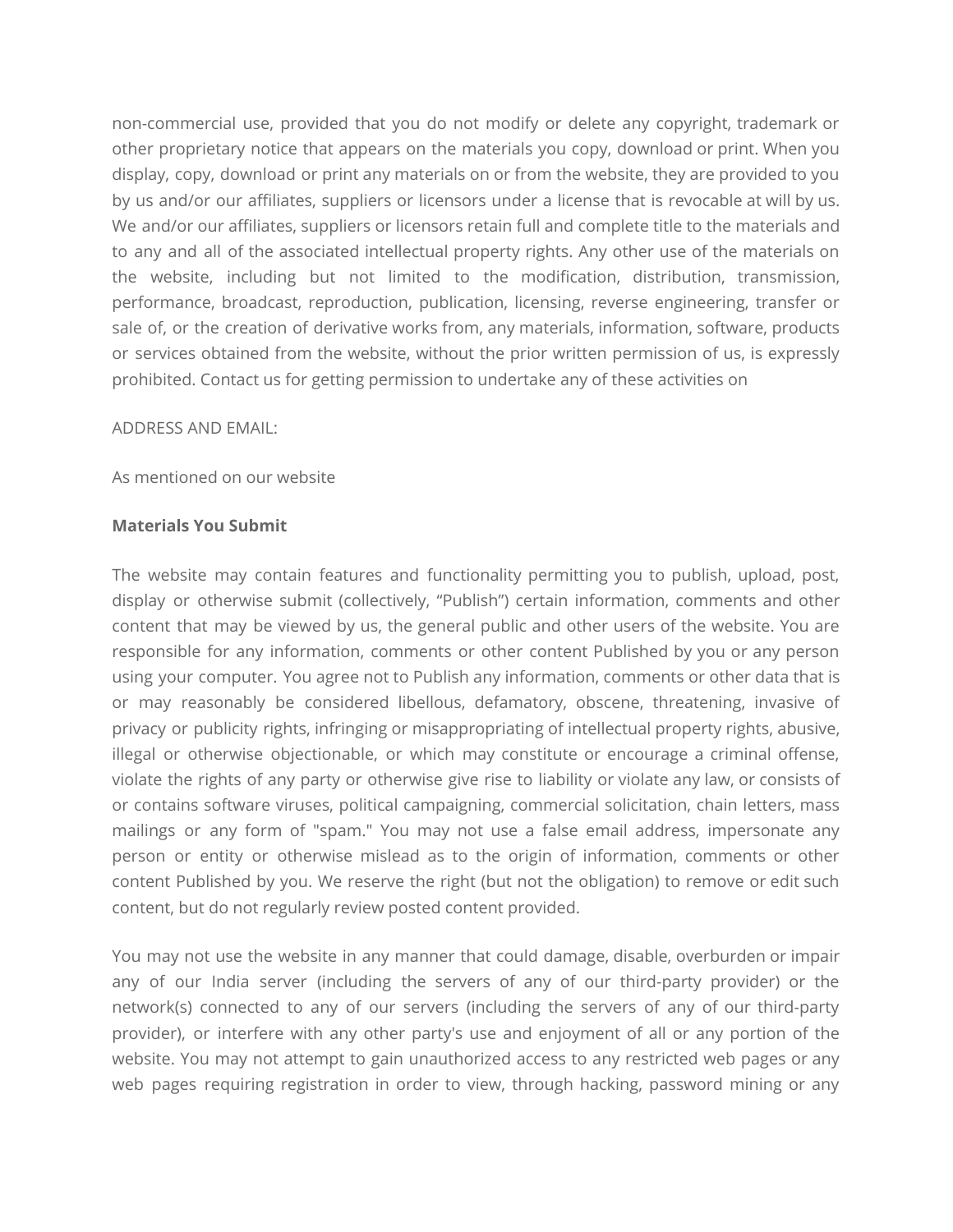other means. You may not obtain or attempt to obtain any materials or information through any means not intentionally made available through the website by us. Any access or use of web pages requiring registration are subject to your registration on the site and is further governed by the Restricted Sites Terms and Conditions available on our website.

If you do Publish information, comments or other content on or to the website, and unless we indicate otherwise, you grant us a nonexclusive, royalty-free, perpetual, irrevocable and fully sub licensable right to use, reproduce, modify, adapt, publish, translate, create derivative works from, distribute and display such content throughout the world in any media. You represent and warrant that you own or otherwise control all of the rights to the content that you post; that the content is accurate; that use of the content you supply does not violate these General Terms and Conditions, and where applicable, the Restricted Sites Terms and Conditions and will not cause injury to any person or entity; and that you will indemnify us, our affiliates and our respective directors, officers, employees, representatives and agents for all claims arising from content you Publish, that is Published from your computer or that is Published using your user name and password, if any. We take no responsibility and assume no liability for any content Published by you, from your computer or using your user name and password, if any.

## **Disclaimers**

YOUR USE OF THIS WEBSITE IS AT YOUR OWN RISK. THE WEBSITE IS PROVIDED ON AN "AS IS" AND "AS AVAILABLE" BASIS. WE RESERVE THE RIGHT TO RESTRICT OR TERMINATE YOUR ACCESS TO THE WEBSITE OR ANY FEATURE OR ANY PART THEREOF AT ANY TIME. WE EXPRESSLY DISCLAIMS ALL WARRANTIES OF ANY KIND, WHETHER EXPRESS OR IMPLIED, INCLUDING BUT NOT LIMITED TO THE IMPLIED WARRANTIES OF MERCHANTABILITY AND FITNESS FOR A PARTICULAR PURPOSE AND ANY WARRANTIES THAT MATERIALS ON THE WEBSITE ARE NONINFRINGING; THAT ACCESS TO THE WEBSITE WILL BE UNINTERRUPTED OR ERROR-FREE; THAT THE WEBSITE OR ANY CONTENT SUBMITTED TO THE WEBSITE WILL BE SECURE; THAT THE WEBSITE OR THE SOFTWARE AND SERVERS THAT MAKE THE WEBSITE AVAILABLE WILL BE VIRUS-FREE; OR THAT INFORMATION ON THE WEBSITE WILL BE COMPLETE, ACCURATE OR TIMELY. IF YOU DOWNLOAD ANY MATERIALS FROM THIS WEBSITE, YOU DO SO AT YOUR OWN DISCRETION AND RISK. YOU WILL BE SOLELY RESPONSIBLE FOR ANY DAMAGE TO YOUR COMPUTER SYSTEM OR LOSS OF DATA THAT RESULTS FROM THE DOWNLOAD OF ANY SUCH MATERIALS. NO ADVICE OR INFORMATION, WHETHER ORAL OR WRITTEN, OBTAINED BY YOU FROM US OR THROUGH OR FROM THE WEBSITE SHALL CREATE ANY WARRANTY OF ANY KIND. WE DO NOT MAKE ANY WARRANTIES OR REPRESENTATIONS REGARDING ANY RESULTS OBTAINED BY YOU IN RELYING ON THE MATERIALS ON THIS WEBSITE OR THE USE OF THE MATERIALS ON THIS WEBSITE IN TERMS OF THEIR COMPLETENESS, CORRECTNESS, ACCURACY, ADEQUACY, USEFULNESS, TIMELINESS, RELIABILITY OR OTHERWISE. IN CERTAIN STATES, THE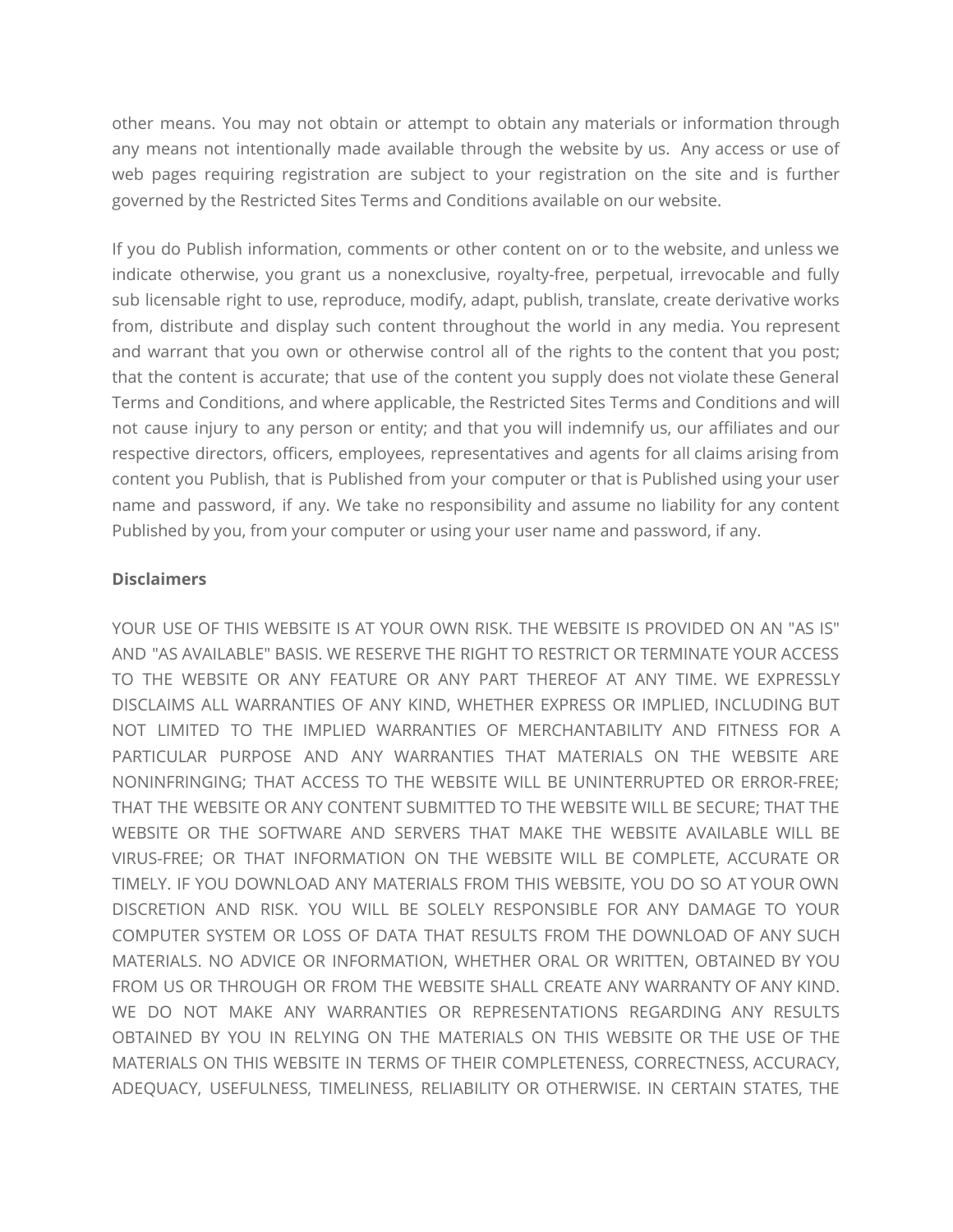LAW MAY NOT PERMIT THE DISCLAIMER OF WARRANTIES, SO ALL OR PORTIONS OF THE ABOVE DISCLAIMER MAY NOT APPLY TO YOU.

# **Limitation of Liability**

TO THE FULLEST EXTENT PERMITTED UNDER APPLICABLE LAW, YOU UNDERSTAND AND AGREE THAT NO MEMBER OF US (AS DEFINED BELOW) SHALL BE LIABLE FOR ANY DIRECT, INDIRECT, INCIDENTAL, SPECIAL, EXEMPLARY, CONSEQUENTIAL, PUNITIVE OR ANY OTHER DAMAGES RELATING TO OR RESULTING FROM (I) YOUR USE OR INABILITY TO USE THIS WEBSITE OR ANY OTHER WEBSITE YOU ACCESS THROUGH A LINK FROM THIS SITE, (II) FROM ANY ACTIONS WE TAKE OR FAIL TO TAKE AS A RESULT OF ELECTRONIC MAIL MESSAGES YOU SEND US; (III) THE PUBLISHING OF ANY INFORMATION, COMMENTS OR OTHER INFORMATION ON OR TO THE WEBSITE BY YOU OR ANY PERSON USING YOUR COMPUTER; OR (IV) THE USE BY ANY THIRD PARTY OF YOUR USER NAME OR PASSWORD. THESE INCLUDE DAMAGES FOR ERRORS, OMISSIONS, INTERRUPTIONS, DEFECTS, DELAYS, COMPUTER VIRUSES, YOUR LOSS OF PROFITS, LOSS OF DATA, UNAUTHORIZED ACCESS TO OR ALTERATION OF YOUR TRANSMISSIONS OR DATA, AND OTHER TANGIBLE AND INTANGIBLE LOSSES. THIS LIMITATION APPLIES REGARDLESS OF WHETHER THE DAMAGES ARE CLAIMED UNDER THE TERMS OF A CONTRACT, AS OF NEGLIGENCE, OR OTHERWISE ARISE OUT OF OR IN CONNECTION WITH THE USE, INABILITY TO USE OR PERFORMANCE OF THE INFORMATION, SERVICES, PRODUCTS OR MATERIALS AVAILABLE FROM THIS WEBSITE, AND EVEN IF WE OR OUR REPRESENTATIVES HAVE BEEN NEGLIGENT OR HAVE BEEN ADVISED OF THE POSSIBILITY OF SUCH DAMAGES. BECAUSE SOME JURISDICTIONS DO NOT ALLOW LIMITATIONS ON HOW LONG AN IMPLIED WARRANTY LASTS, OR THE EXCLUSION OR LIMITATION OF LIABILITY FOR CONSEQUENTIAL OR INCIDENTAL DAMAGES, THE ABOVE LIMITATION MAY NOT APPLY TO YOU.

# **Indemnification**

You will indemnify and hold harmless us, our affiliates and our respective current, future or former officers, directors, partners, employees, agents, contractors, licensors, suppliers and their successors or assigns (collectively, the "Group") on demand, from and against any and all fines, penalties, liabilities, losses and other damages of any kind whatsoever (including attorneys' and experts' fees) incurred by any of the members of the Group, and, if directed by us, shall defend the our Group against (i) all claims that any information, data or other materials provided or Published by you in connection with the website or these General Terms and Conditions, or use thereof by any member of the Group, infringes, misappropriates or otherwise violates any patent, trademark, copyright, trade secret or other intellectual property, proprietary or privacy right of a third party, or that violates any law, rule or regulation; (ii) all claims arising from fraud, intentional misconduct, criminal acts or gross negligence by you; and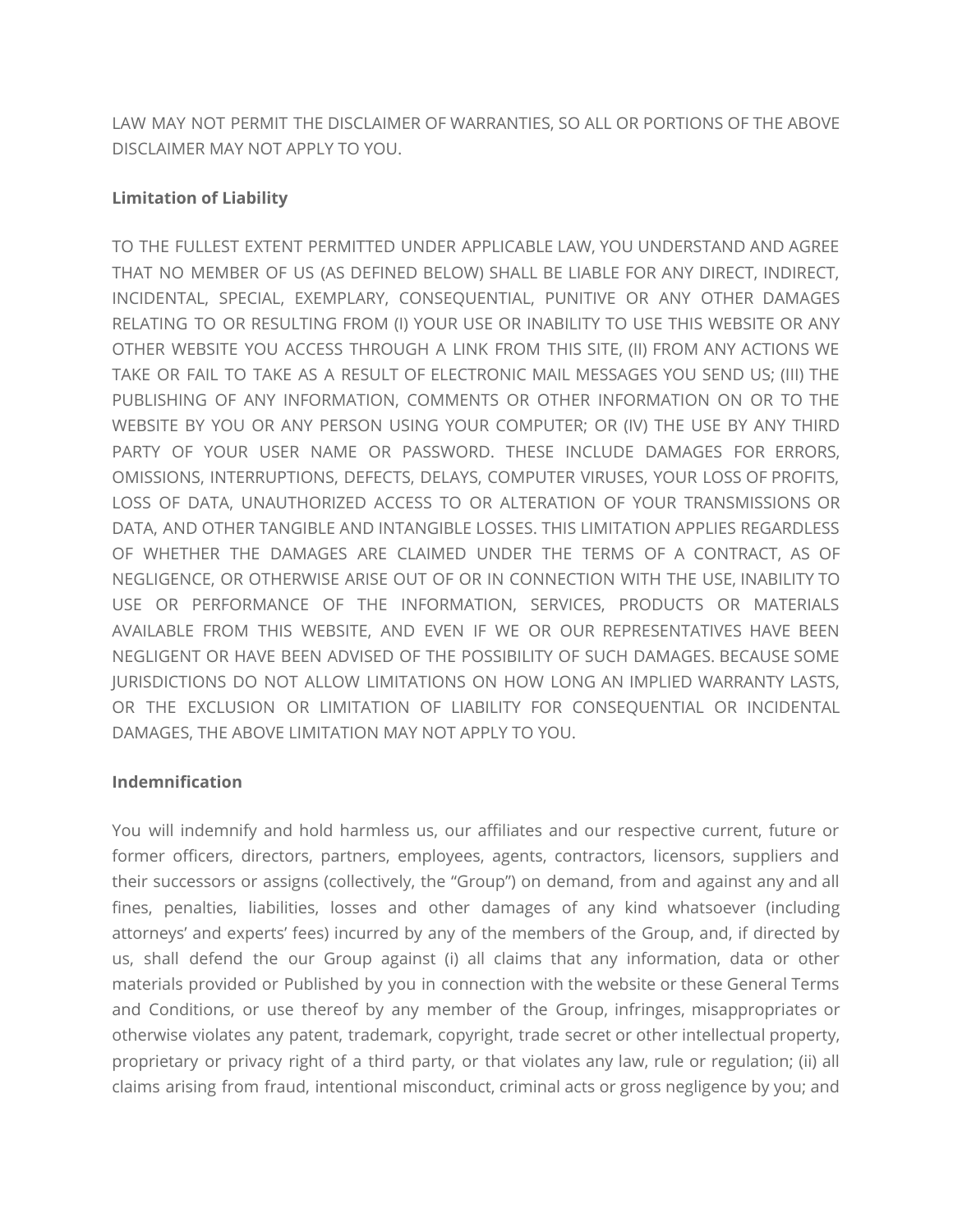(iii) all claims otherwise arising due to a failure by you to comply with any term or condition of these General Terms and Conditions.

# **Featured Links**

This website may contain hyperlinks to other Internet websites. These hyperlinks are provided for your information and convenience only. We do not control these other websites and are not responsible for their content; nor does our inclusion of hyperlinks to such websites imply any endorsement or approval of the material on such websites or any association with their operators. Check the URL address provided in your browser to determine whether you are still in this India website or have moved to another site.

# **Linking**

We permit linking to content on our website. Linking should not suggest that we promote or encourage any third party's causes, ideas, websites, products or services. Linking should not use our content for inappropriate commercial purposes or in any way that is unlawful or harmful to any other person or entity. We reserve the right to withdraw permission for any link.

# **Copyright**

Except for material in the public domain under Indian copyright law, all material contained on the website (including all software, HTML code, Java applets, Active X controls and other code) is protected by applicable Indian and foreign copyright laws. Except as otherwise expressly provided in these General Terms and Conditions, you may not copy, distribute, transmit, display, perform, reproduce, publish, license, modify, rewrite, create derivative works from, transfer or sell any material contained on the website without the prior consent of the copyright owner. Violation of this provision may result in severe civil and criminal penalties.

# **Trademarks**

All marks used on this website are trademarks or registered trademarks of ours and our affiliates and are protected by state and federal trademark laws. Other trademarks appear on the website with permission from their respective owners. Your unauthorized use of trademarks appearing on the website may constitute trademark infringement, which could subject you to substantial civil penalties.

# **Termination of Privileges**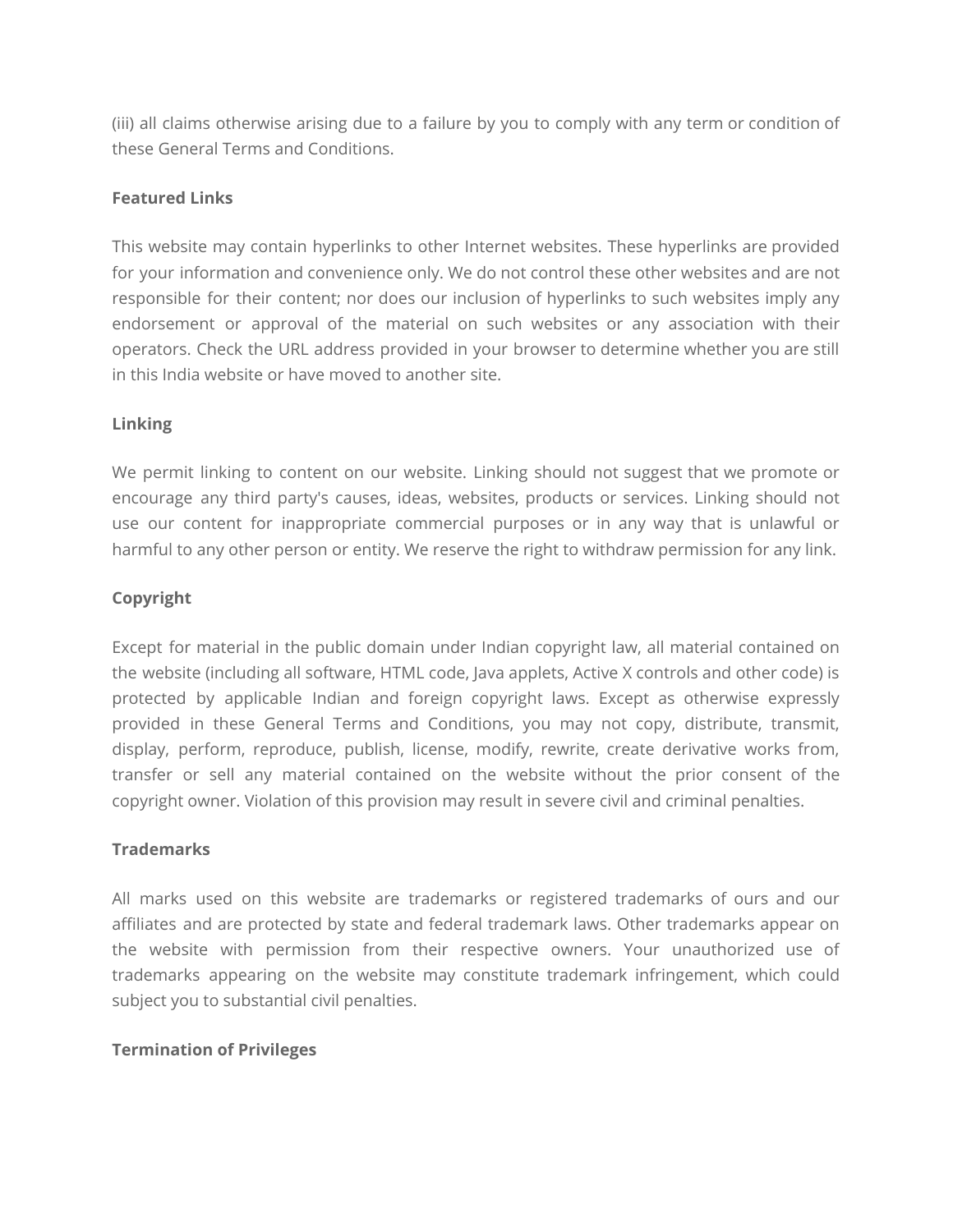We reserve the right to suspend or terminate your privilege of using all or any portion of this website, including all of your privileges or accounts that you may have established in connection with the website, at any time and without notice to you if, in our sole judgment, you breach any of these General Terms and Conditions, the Restricted Sites Terms and Conditions, the Privacy Policy or for any other lawful reason. Notwithstanding the termination of your various privileges, the following paragraphs shall survive such termination: Accuracy, Completeness and Timeliness of Information on the Website, Use of Materials from the Website, Materials You Submit, Disclaimers, Limitation of Liability, Indemnification, Copyright, Trademarks, Termination Privileges, Jurisdiction and Miscellaneous.

# **Changes to These General Terms and Conditions**

We reserve the right to make changes to these General Terms and Conditions at any time by posting revised General Terms and Conditions on the website. It is your responsibility to check periodically for any changes we may make to these General Terms and Conditions. The most current version of the General Terms and Conditions can be reviewed by clicking on the "Terms and Conditions" hypertext link located at the bottom of our Web pages. By continuing to use the website, you are agreeing to all changes made by us.

## **Jurisdiction**

This website is controlled and operated by us from our Central office. The laws of Andhra Pradesh State govern these General Terms and Conditions and your use of the website. We recognize that it is possible for you to obtain access to this website from any jurisdiction in the world, but we have no practical ability to prevent such access. Those who choose to access the website from other locations do so on their own initiative and are responsible for compliance with local laws if and to the extent local laws are applicable. If any material on this website, or your use of the website, is contrary to the laws of the place where you are when you access it, then the website is not intended for you and we ask you not to use the website. You may not use or export materials on this website in violation of Indian laws and regulations. This website is not intended to subject us to the laws or jurisdiction of any state, or territory other than those specified above.

All disputes in arbitration will be handled solely between the named parties and not on any representative or class basis. ACCORDINGLY, YOU ACKNOWLEDGE THAT YOU MAY NOT HAVE ACCESS TO A COURT (OTHER THAN A SMALL CLAIMS COURT) OR JURY. Notwithstanding any other provision of these General Terms and Conditions, we may resort to court action for injunctive relief at any time if, in its good faith belief, the dispute resolution procedures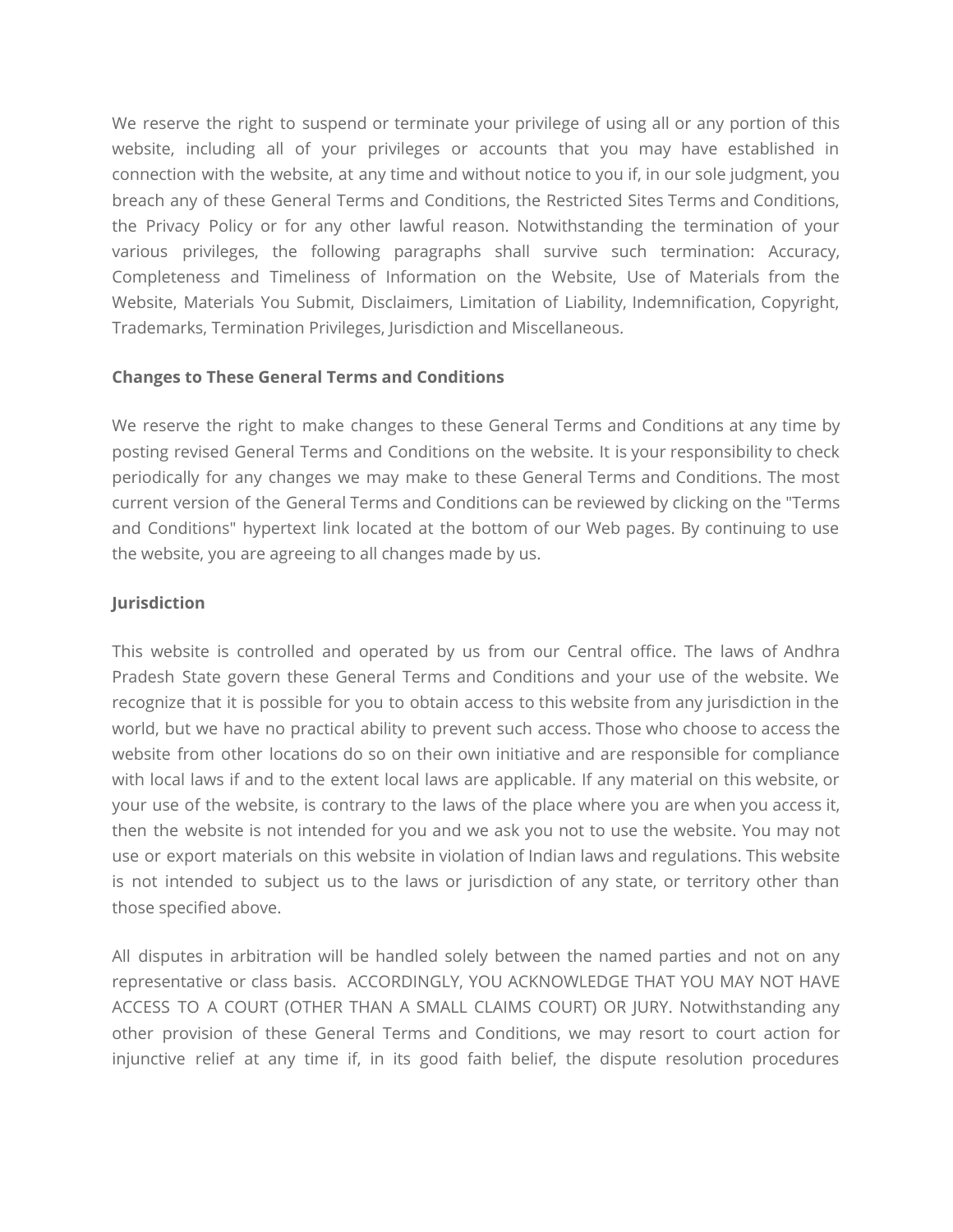described above would permit or cause irreparable injury to us or any third party claiming against us, due to delay arising out of such dispute resolution procedures.

#### **Miscellaneous**

If any provision of this agreement is unlawful, void or unenforceable, the remaining provisions of the agreement will remain in place. These General Terms and Conditions constitute the entire agreement and understanding between you and us with respect to use of the website, superseding all prior or contemporaneous communications; except that use of any Restricted Sites are governed by the Restricted Sites Terms and Conditions. A printed version of these General Terms and Conditions shall be admissible in judicial or administrative proceedings based on or relating to use of the website to the same extent and subject to the same conditions as other business documents and records originally generated and maintained in printed form.

## **RESTRICTED SITES TERMS AND CONDITIONS**

By clicking the "I Agree" button that follows these terms and conditions ("Restricted Sites Terms and Conditions") or otherwise accessing or using the portions of our website designated for registered users (the "Restricted Sites"), you ("User") agree as follows:

#### **REGISTRATION; TRANSACTIONS; TERM OF REGISTRATION**

#### **Transactions**

- 1. **Method of Payment.** In order to complete a Transaction, user may need to provide a method of payment ("Payment Account") as specified during the registration process. User may execute a single Transaction at a time or execute multiple Transactions on a recurring basis (e.g., monthly, quarterly, annually, etc.), depending upon the options selected during the Transaction process. You authorize us to charge your Payment Account at the frequency and in the amounts designated by you during the Transaction process. All fees will be billed via the method of payment you designate during the Transaction process. Once submitted, amounts paid are generally non-refundable. We India may periodically need to increase the donation amount and in such cases, we will announce the increase before any additional deductions are made. You will always have the option to decline an increase.
- 2. **Donations**. User acknowledges and agrees that we did not provide any goods or services to User personally in consideration for any donations made by User as part of a Transaction. We will apply User's donations in accordance with our internal policies and procedures.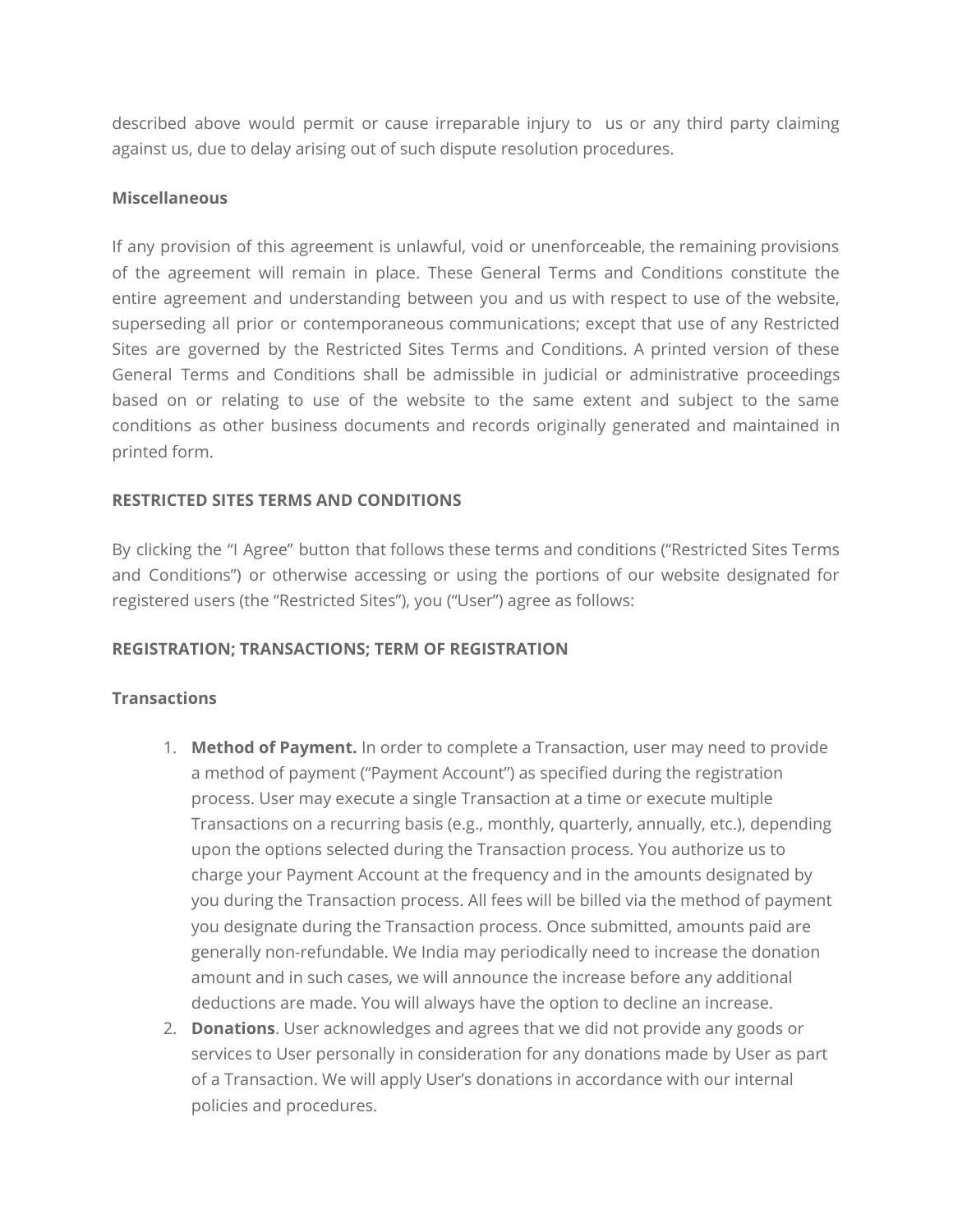## **Digital Communications**

1. **Intellectual Property License.** User owns all of the content and information posted by User on the website. For content and information that is covered by intellectual property rights ("IP Content"), User specifically grants us a perpetual, non-exclusive, irrevocable, transferable, sub-licensable, royalty-free, worldwide license to use any IP Content that is posted, uploaded or otherwise stored through User's use of the features on website.

# **Notices**

All notices from us intended for receipt by User shall be deemed delivered and effective when sent to the email address provided by User during the registration process or when posted to and made available to User on the website (in either case, "Notice").

# **MODIFICATIONS TO THE RESTRICTED SITES / TERMS AND CONDITIONS**

# **Modifications to the Restricted Sites / Terms and Conditions**

User acknowledges and agrees that we may, in our sole discretion, modify the Restricted Sites and these Restricted Sites Terms and Conditions (including any instructions, policies or guidelines referenced herein) at any time and in any manner. All such modifications shall be binding upon User when made. User may not amend or modify the Restricted Sites or these Restricted Sites Terms and Conditions under any circumstances.

# **REPRESENTATIONS, COVENANTS AND WARRANTIES**

# **Representations, Covenants and Warranties of User**

User represents, covenants and warrants to us that

(1) these Restricted Sites Terms and Conditions have been executed and delivered by User and constitute a valid and binding agreement of User, enforceable against User in accordance with their terms;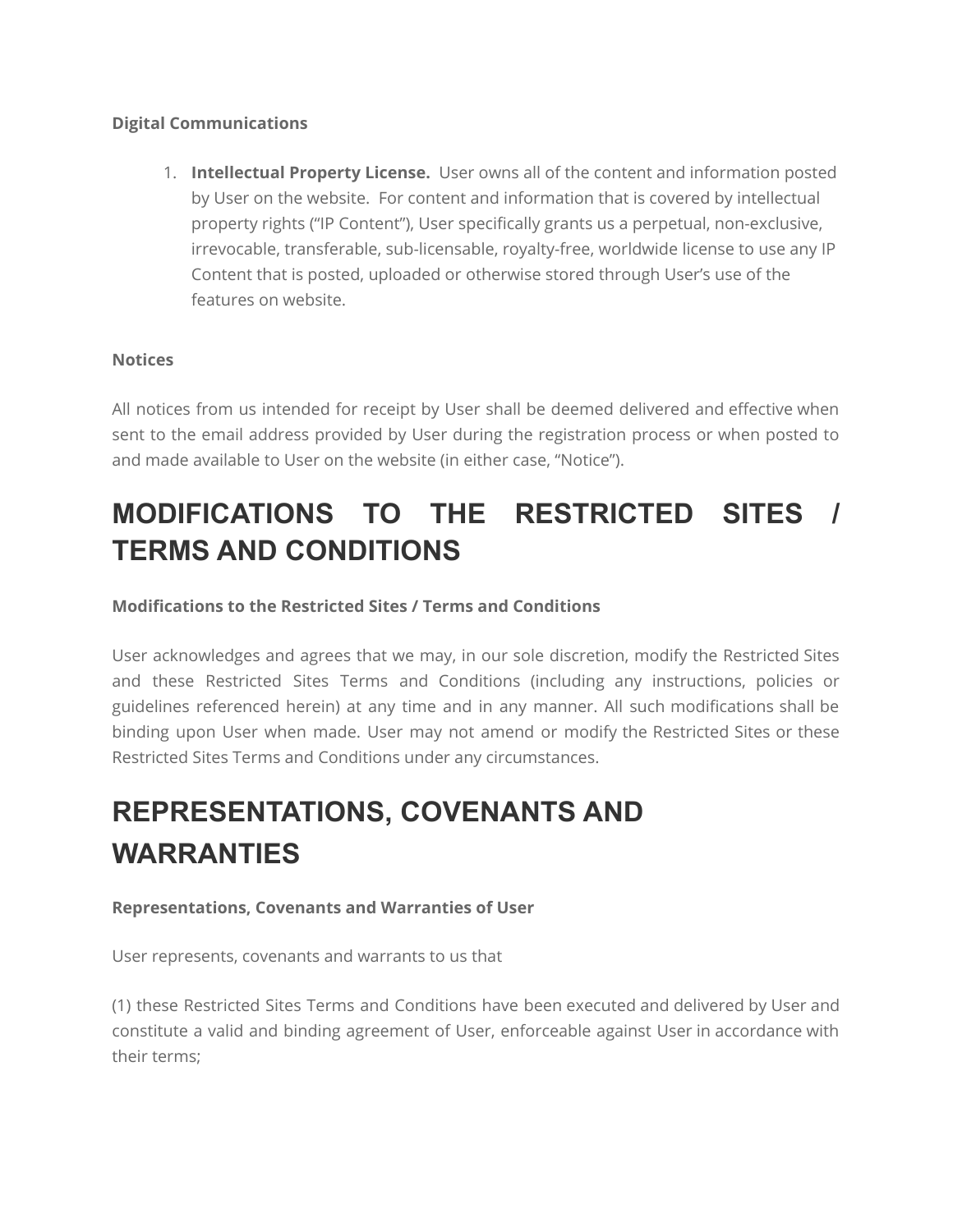(2) User will not access or use the Restricted Sites except as expressly permitted by these Restricted Sites Terms and Conditions and any additional instructions, guidelines or policies issued by us, including those posted on our website;

(3) User will access and use the Restricted Sites in full compliance with applicable Law (as defined in the section title "COMPLIANCE" below);

(4) User is at least eighteen (18) years old, or, if younger than eighteen (18) years old, User is of an age sufficient to execute a legally enforceable agreement on his or her own behalf in the applicable jurisdiction;

(5) all of the information, data and other materials provided by User in support of User's application for registration are accurate and truthful in all respects; and (6) User is the rightful owner of the any account opened it his or her name, included but not limited to Payment Accounts, and is authorized to commit funds from the relevant accounts to us for purposes of conducting Transactions.

# **Disclaimer**

EXCEPT AS OTHERWISE EXPRESSLY PROVIDED IN THESE TERMS AND CONDITIONS, WE MAKE NO REPRESENTATIONS, COVENANTS OR WARRANTIES AND OFFERS NO OTHER CONDITIONS, EXPRESS OR IMPLIED, REGARDING ANY MATTER, INCLUDING (1) THE MERCHANTABILITY, SUITABILITY, FITNESS FOR A PARTICULAR USE OR PURPOSE, NON-INFRINGEMENT OR RESULTS TO BE DERIVED FROM THE USE OF THE RESTRICTED SITES OR ANY DATA SERVICE, SOFTWARE, HARDWARE, DELIVERABLE, WORK PRODUCT, DIGITAL COMMUNICATIONS OR OTHER MATERIALS RELATED TO THE RESTRICTED SITES, OR THE AVAILABILITY OF ANY OF THE FOREGOING; (2) WHETHER THE INFORMATION AVAILABLE ON THE RESTRICTED SITES IS TRUE, COMPLETE OR ACCURATE; OR (3) THAT TRANSACTION FUNDS WILL BE USED FOR ANY PARTICULAR PURPOSE AND SHALL NOT BE RESPONSIBLE FOR ANY MISUSE OR NON USE OF SUCH FUNDS BY THIRD PARTIES AFTER DONATIONS ARE MADE. FURTHER, WE DO NOT REPRESENT, COVENANT OR WARRANT THAT ACCESS TO OR SERVICES PROVIDED BY THE RESTRICTED SITES WILL BE UNINTERRUPTED, ERROR-FREE OR SECURE. USER ACKNOWLEDGES AND AGREES THAT THERE ARE RISKS INHERENT TO TRANSMITTING INFORMATION OVER AND STORING INFORMATION, INCLUDING DIGITAL COMMUNICATIONS, ON THE INTERNET AND OTHER COMPUTER NETWORKS AND THAT WE ARE NOT RESPONSIBLE FOR ANY LOSSES OF USER'S DATA, DIGIAL COMMUNICATIONS, CONFIDENTIALITY OR PRIVACY IN CONNECTION THEREWITH.

# **COMPLIANCE**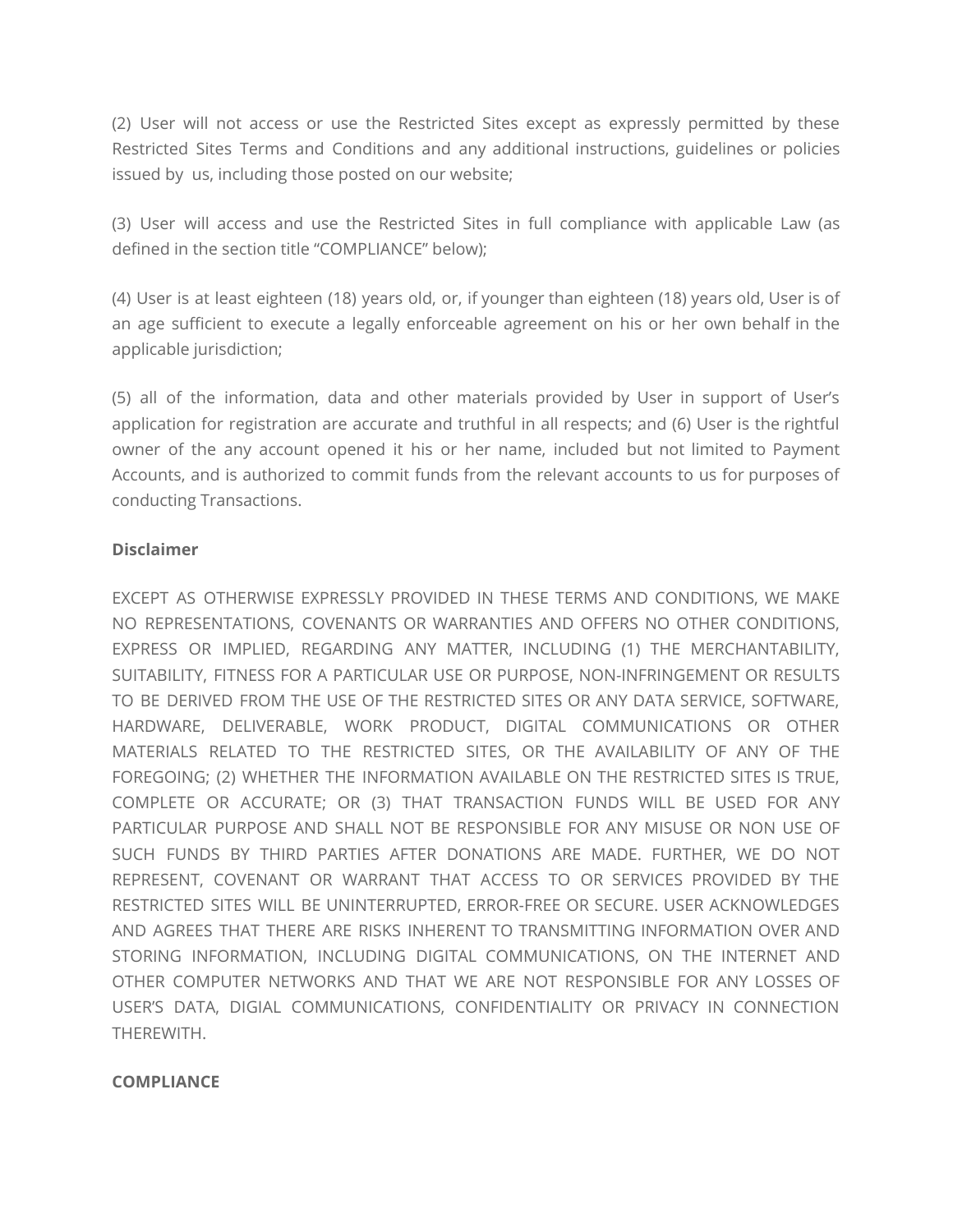## **Generally**

User shall use the Restricted Sites in strict compliance with

(1) these Restricted Sites Terms and Conditions;

(2) any additional instructions, guidelines or policies issued by us, including those posted on the Restricted Sites or on the website

(3) all applicable laws, rules and regulations (collectively, "Laws").

#### **CONTRACTORS**

## **Use of Contractors**

We may engage any third party to perform, or support the performance of, all or any portion of the Restricted Sites.

## **INTELLECTUAL PROPERTY RIGHTS; RESTRICTIONS ON USE**

#### **Ownership of the Restricted Sites and Related Data**

As between us and User (collectively, "Parties"), we own and will retain ownership of all rights, title and interest in and to the Restricted Sites, including

(1) all content on the Restricted Sites developed by us or our third-party licensors, including any derivative works of the Restricted Sites and any such content;

(2) any data presented on or by the Restricted Sites or otherwise uploaded, posted, or stored by us and our third-party providers, except for personal information that User submits to us through the Restricted Sites and except as noted in the section titled "DIGITAL CORRESPONDENCE"; and

(3) any intellectual property or other proprietary rights comprising any of the foregoing.

## **Use of the Restricted Sites**

User may use the Restricted Sites, including any data presented on or by the Restricted Sites for User or otherwise hosted or stored by us for User, only on our own behalf and for lawful and appropriate purposes. User shall not use the Restricted Sites or any of the data presented on or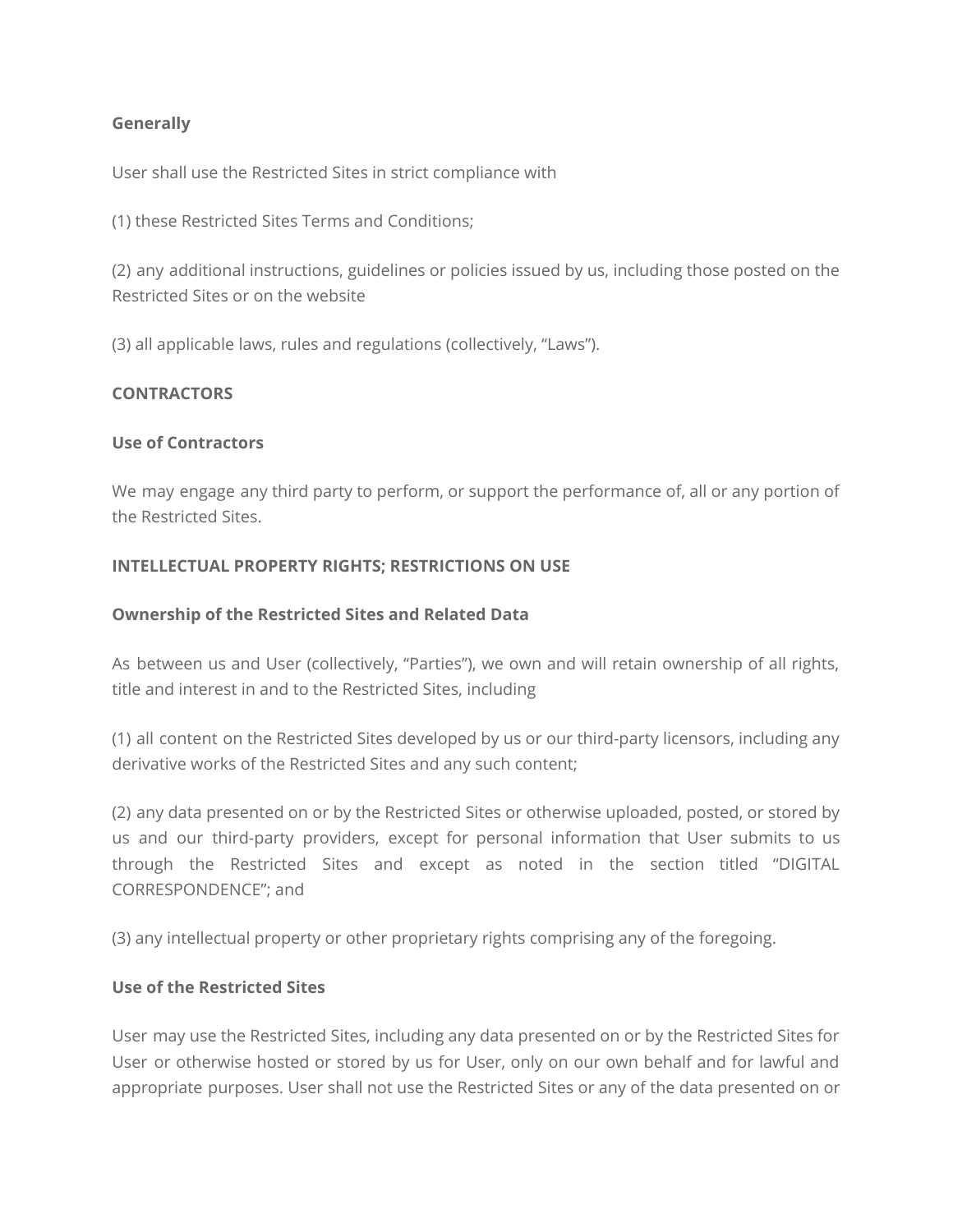by the Restricted Sites or otherwise hosted or stored by us for any commercial or other purpose other than as expressly permitted herein. User will notify us immediately upon any suspected unauthorized use of the Restricted Sites, whether by User or a third party, or any suspected loss of or suspected unauthorized access to passwords or other login information used by user to access the Restricted Sites ("Login Credentials"). User shall be solely responsible for maintaining the confidence and security of any Login Credentials, and we shall bear no liability or other responsibility associated therewith.

## **PRIVACY NOTICE**

## **Privacy Notice/ Policy**

User explicitly consents to the collection, hosting, use, disclosure and other processing or handling of information as described in the Privacy Notice/ Policy located in our website as such notice may be amended by us in its sole discretion from time to time.

#### **SUSPENSION; TERMINATION**

#### **Suspension**

We may suspend or limit User's access to the Restricted Sites if we, in our sole discretion, suspects that User is in violation of, or reasonably likely to be in violation of, these Restricted Sites Terms and Conditions or any additional instructions, guidelines or policies issued by us, including those posted on our website.

#### **Termination**

We may terminate User's registration, in whole or in part, as follows:

**For Cause. Immediately (1) in order to comply with applicable Law or instructions from any governmental agency or authority;**

**(2) if we, in our sole discretion, suspects that User is using the Restricted Sites in a manner not permitted by these Restricted Site Terms and Conditions; or**

**(3) upon any breach of these Restricted Site Terms and Conditions, the Website Privacy Policy by User.**

**Effect of Termination/Survival of Selected Provisions**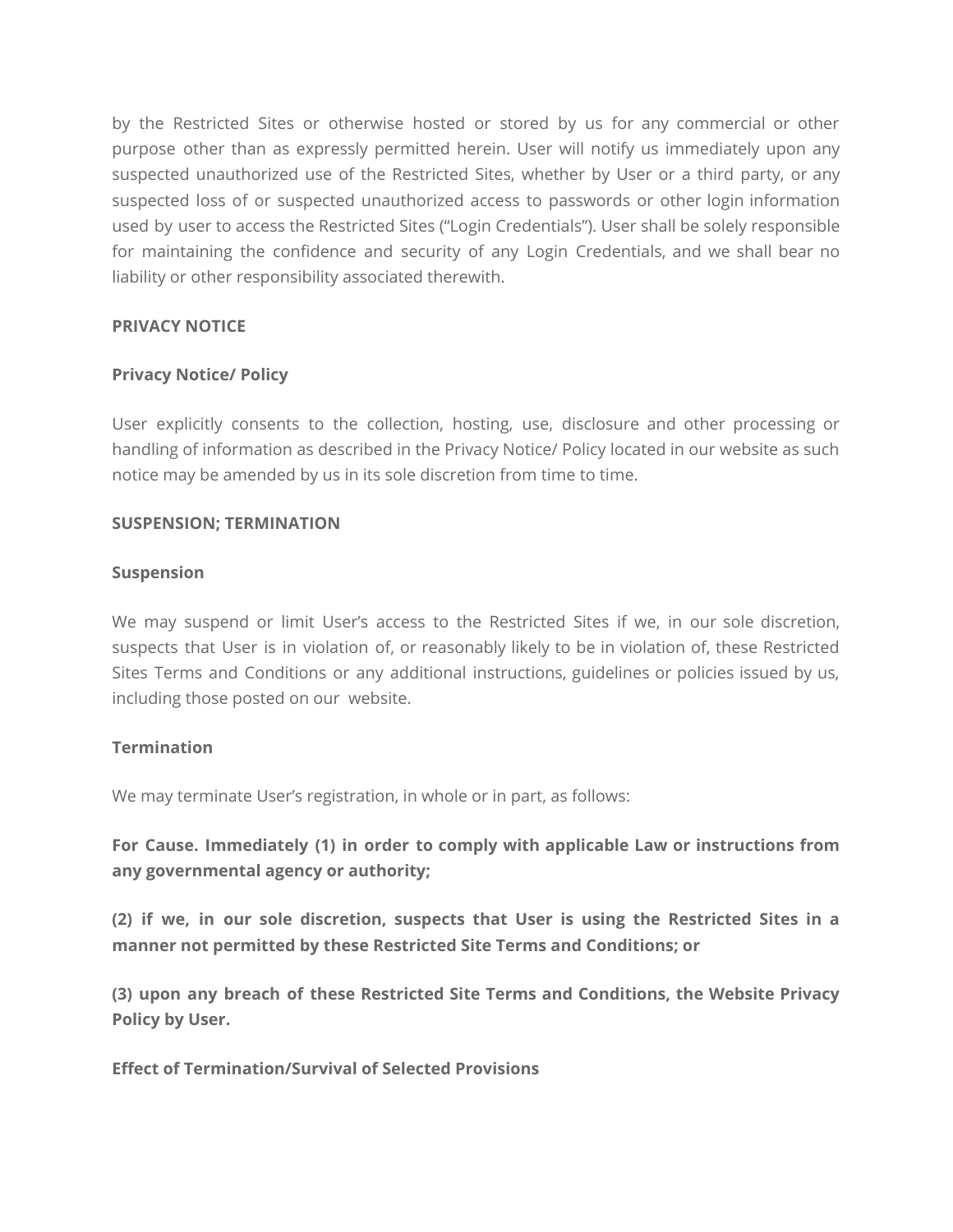**Effect of Termination. Upon the expiration or earlier termination of User's registration, for any reason (i) user will no longer be authorized to access the Restricted Sites or otherwise use any of the features or services offered by the Restricted Sites; (ii) We may delete any data associated with User's accounts, including but not limited to, any content in User's Account; and (iii) all rights and obligations of the Parties under these Restricted Sites Terms and Conditions shall expire, except those rights and obligations under those sections specifically designated in the sub-section titled "SURVIVAL" immediately below.**

**Survival. Notwithstanding the expiration or earlier termination of User's registration to the Restricted Sites, the following sections of the Restricted Sites Terms and Conditions shall survive any such expiration or termination: "DISCLAIMER"; "OWNERSHIP OF THE WEBSITE AND RELATED DATA"; "EFFECT OF TERMINATION/SURVIVAL OF SELECTED PROVISIONS"; "LIABILITY"; "INDEMNITIES"; "DISPUTE RESOLUTION"; AND, "GENERAL".**

## **LIABILITY**

## **Limitation of Liability**

TO THE MAXIMUM EXTENT PERMITTED BY APPLICABLE LAW, THE GROUP (AS DEFINED IN SECTION TITLED "INDEMNITIES") SHALL NOT BE LIABLE TO USER FOR ANY DIRECT, INDIRECT, SPECIAL, INCIDENTAL, PUNITIVE OR CONSEQUENTIAL DAMAGES ARISING OUT OF OR RESULTING FROM USER'S USE OF THE RESTRICTED SITES, OR BASED UPON ANY BREACH OF ANY EXPRESS OR IMPLIED WARRANTY, BREACH OF CONTRACT (INCLUDING THESE RESTRICTED SITES TERMS AND CONDITIONS AND ANY ADDITIONAL INSTRUCTIONS, GUIDELINES OR POLICIES ISSUED BY US, INCLUDING THOSE POSTED ON OUR WEBSITE , NEGLIGENCE, TORT OR ANY OTHER LEGAL THEORY (COLLECTIVELY, THE "EXCLUDED DAMAGES"). THE EXCLUDED DAMAGES ALSO INCLUDE, WITHOUT LIMITATION, LOSS OF SAVINGS AND REVENUE; LOSS OF PROFIT; LOSS OF USE; LOSS OF DATA AND THE CLAIMS OF THIRD PARTIES. IF WE CANNOT LAWFULLY DISCLAIM LIABILITY FOR ANY OF THE FOREGOING DAMAGES, THE GROUP'S MAXIMUM LIABILITY TO USER IS LIMITED TO THE AMOUNT OF THE DONATION SUBMITTED BY USER THAT GAVE RISE TO THE UNDERLYING CLAIM, OR, IF NO DONATION WAS PROVIDED, INR 100.00. THESE LIMITATIONS APPLY EVEN IF ANY OTHER REMEDY AVAILABLE TO USER FAILS OF ITS ESSENTIAL PURPOSE. SOME STATES DO NOT ALLOW THE EXCLUSION OR LIMITATION OF INCIDENTAL OR CONSEQUENTIAL DAMAGES, SO THE ABOVE LIMITATION MAY NOT APPLY TO USER.

#### **Remedies**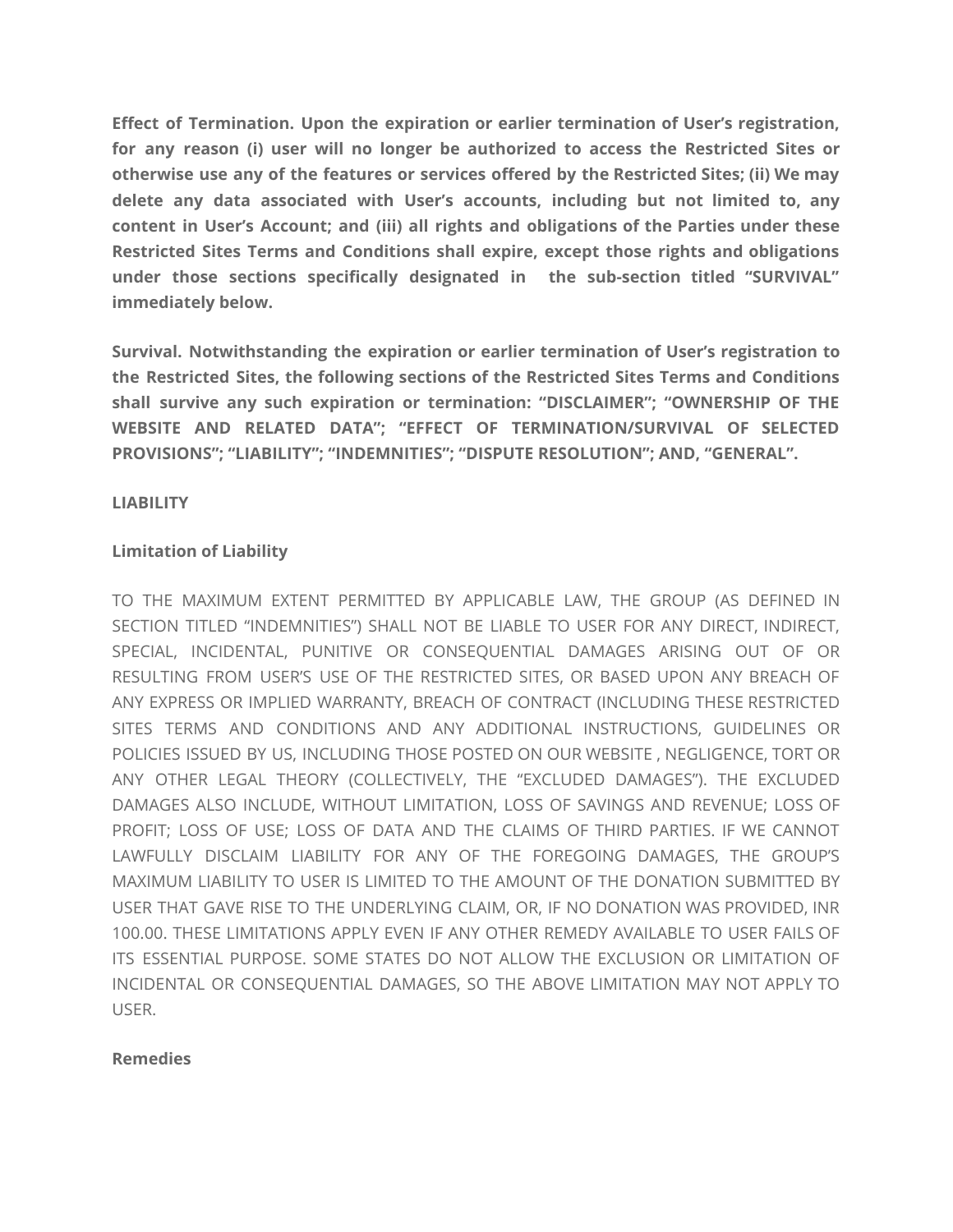At its option, any member of the Group may seek all remedies available to it under law and in equity, including injunctive relief in the form of specific performance to enforce these Restricted Sites Terms and Conditions, including any additional instructions, guidelines or policies issued by us, including those posted on the website, and/or actions for damages.

## **Claims**

No action arising out of, in connection with, or relating to these Restricted Sites Terms and Conditions or the subject of these Restricted Sites Terms and Conditions shall be brought by User more than one (1) year after the accrual of the cause of action. This period shall not be extended for any reason, except by the written consent of both parties. All statutes or provision of law which would toll or otherwise affect the running of the period of limitations are hereby waived, and no such statute or provision of law shall operate to extend the period limited in this paragraph.

## **INDEMNITIES**

## **Indemnity by User**

User will indemnify and hold harmless us, our affiliates and our respective current, future or former officers, directors, partners, employees, agents, contractors, and their successors or assigns on demand, from and against any and all fines, penalties, liabilities, losses and other damages of any kind whatsoever (including attorneys' and experts' fees) incurred by any of the members of the our Group, and, if directed by us, shall defend the Group against (1) all claims that any information, data or other materials provided by User in connection with the Restricted Sites (including, but not limited to, User's application for registration to access and use the Restricted Sites) or these Restricted Sites Terms and Conditions, or use thereof by any member of the Group, infringes, misappropriates or otherwise violates any patent, trademark, copyright, trade secret or other intellectual property or proprietary right of a third party, or that violates any Law; (2) all claims arising from fraud, intentional misconduct, criminal acts or gross negligence by User; and (3) all claims otherwise arising due to a failure by User to comply with any term or condition of these Restricted Sites Terms and Conditions, including any additional instructions, guidelines or policies issued by us, including those posted on the website.

# **DISPUTE RESOLUTION**

#### **Disputes**

If a dispute arises under these Restricted Sites Terms and Conditions between User and any member of the Group, such dispute shall be resolved (i) in Andhra Pradesh State, India and (ii)